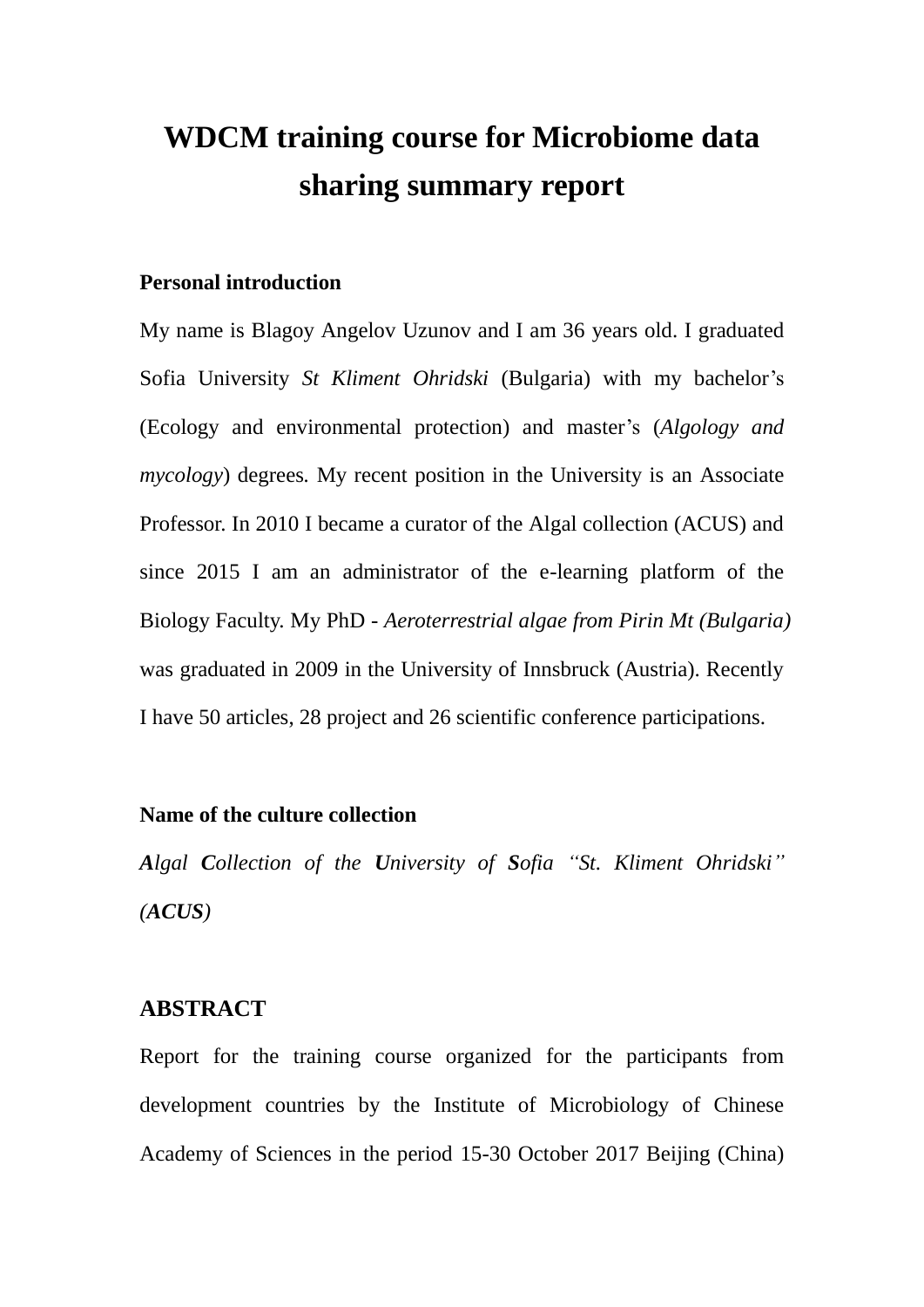is provided. Benefits from the course for ACUS and its curator are reported. Likewise some suggestions to the work of GCM, Analyzer of Bio-resource Citations (ABC) and to the organization of future courses are also proposed. Further cooperation between ACUS and WDCM in conclusion is commented.

## **Key words: ACUS, aeroterrestrial algae, Bulgaria, e-learning, GCM**

### **Contents**

<span id="page-1-0"></span>

| Suggestion on further cooperation between WDCM and your |  |
|---------------------------------------------------------|--|
|                                                         |  |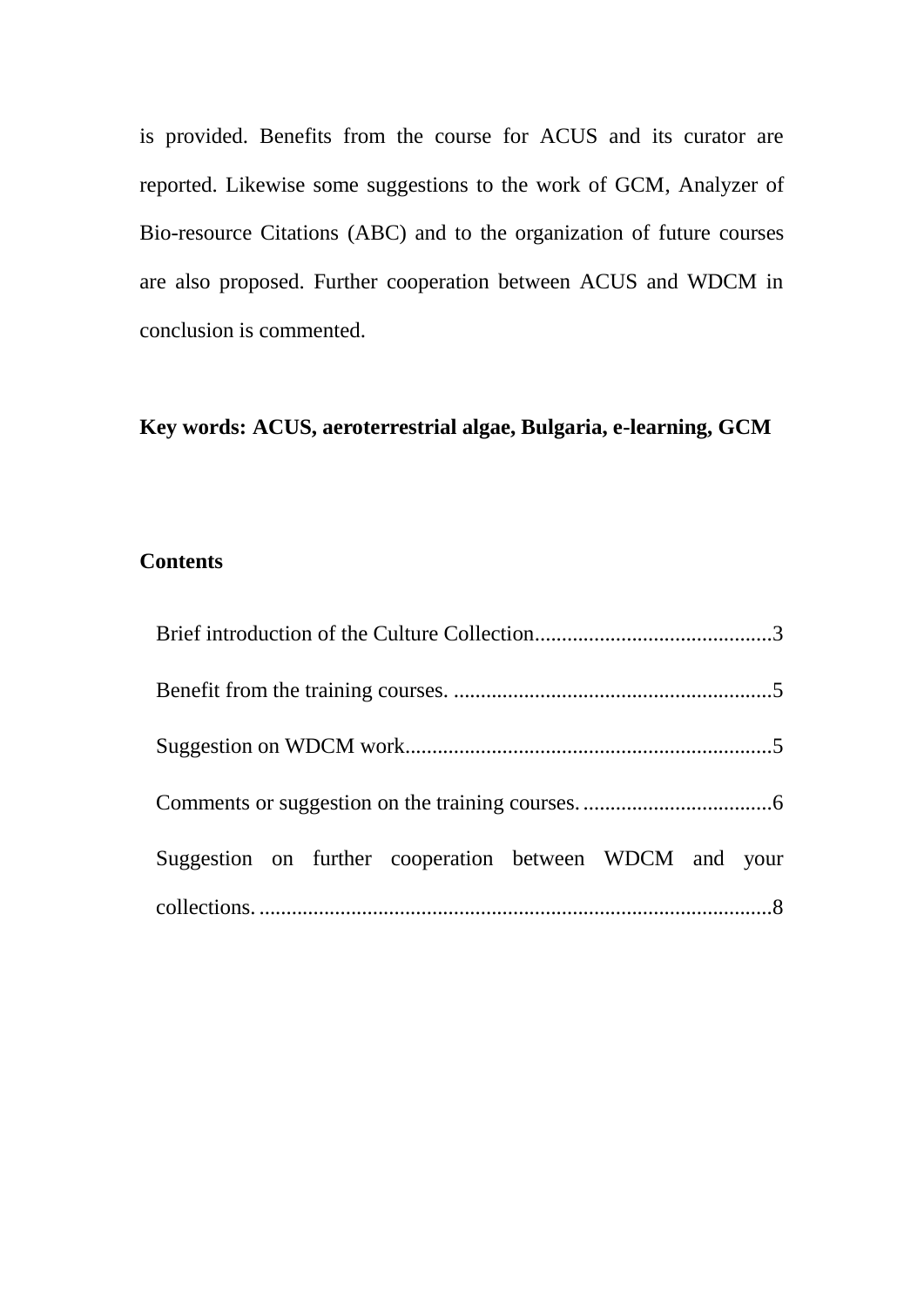#### **Brief introduction of the Culture Collection**

Algal collection of Sofia University "*St. Kliment Ohridski"* was established in 2006 in the Department of Botany of the Faculty of Biology under supervising and personal participation of Univ. Prof. DSc Georg Gärtner from the University of Innsbruck (Austria). The first collected samples were from soil and aerophytic cyanoprokaryotes and algae in Bulgaria. These algae are still known as aeroterrestrial algae and they are in the basis of the collection. From the group of aeroterrestrial algae in Sofia University collection are included living strains of cyanoprokaryotes and algae collected from barks of trees, as well epilithic, epiphytic, endolithic, epimycotic and soil algae. Most of the collected strains are from Bulgaria, situated in one of the hotspots of European biodiversity - the Balkan Peninsula. In the collection are deposited strains also from some Antarctic islands - Deception, King George, Ardley, Nelson, Geologist and Dart. The number of clone cultures is increased during the years mainly by samples collected from PhD students and from scientific field trips. Recently the collection contains more than 200 strains of 80 cyanoprokaryotic and algal taxa. Among them the taxa of green (Chlorophyta and Streptophyta) and ochrophytes (Ochrophyta) algae are dominant. In spite of the small number of ACUS strains, in the collection is available a new described taxon (*Trochisciopsis tetraspora* f. *minor* Gärtner, Uzunov, Stoyneva,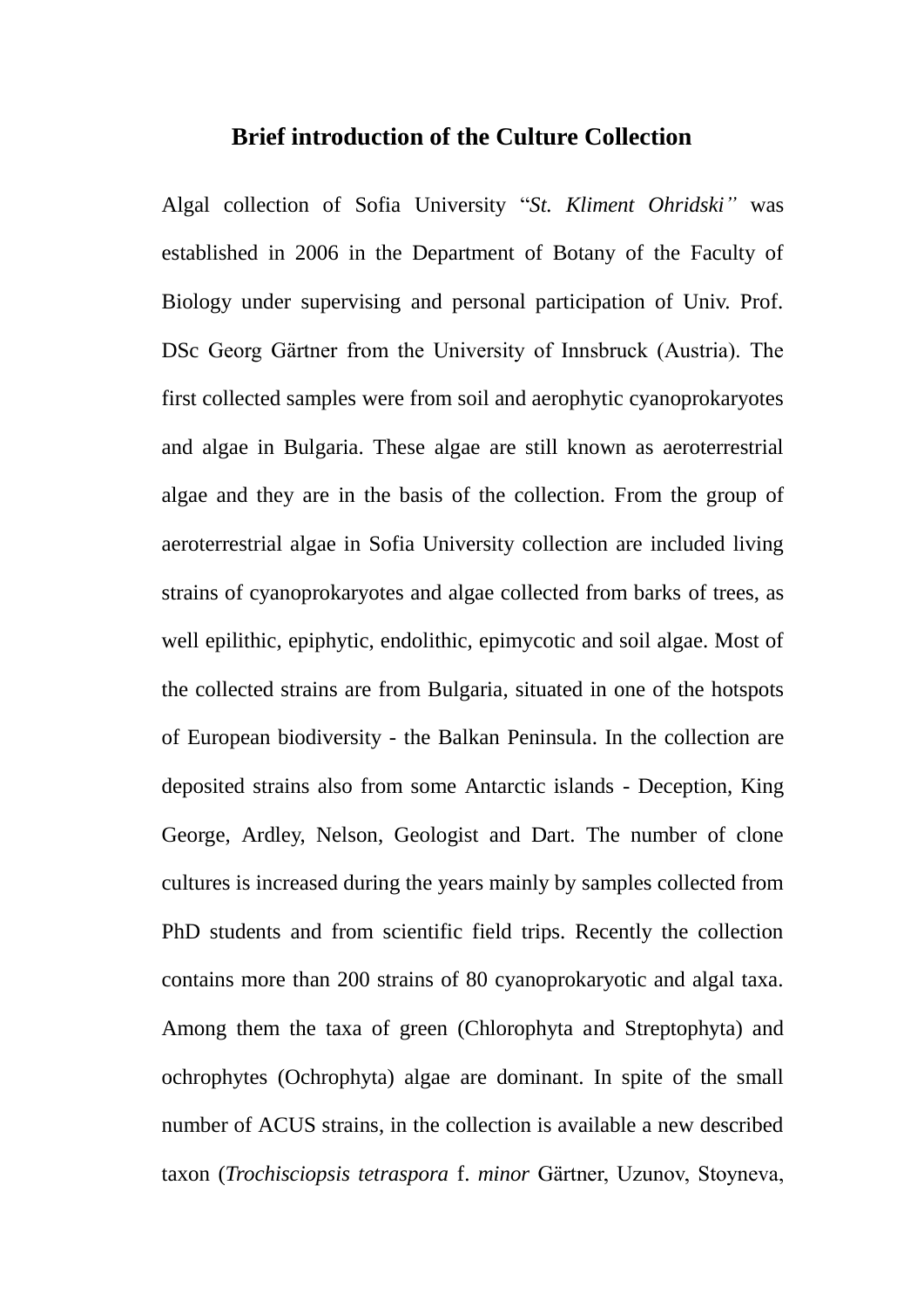Kofler & Ingolić) and some interesting species, representatives of soil algal microbiome (*Coelastrella aeroterrestrica* Tschaikner, Gärtner & Kofler, *Macrochloris multinucleata* (Reisigl) Ettl & Gärtner, *Palmellopsis texensis* (Groover & Bold) Ettl & Gärtner*, Eustigmatus magnus* (Petersen) Hibberd and *Vischeria stellata* (Chodat ex Poulton) Pascher). Some strains of the last species are very promising for carotenoid production. During the last year in ACUS were deposed green algal strains belonging to the microbiome of polyporal fungi.

On  $13<sup>th</sup>$  of April 2010 the collection was registered in WDCM with number 965 and the acronym ACUS (**A**lgal **C**ollection of the **U**niversity of **S**ofia). Director of the collection is Prof. DSc Maya Stoyneva and its curator is Assoc. Prof. Dr Blagoy Uzunov. The director and the curator of ACUS work already 10 years as volunteers because there is not a special item of expenditure for ACUS in the budget of Biology Faculty. Therefore the ACUS challenges in the future can be demonstrate in three time periods:

- 1. Permanent challenges: funding, staff, and strain number increasing;
- 2. Short-term challenges: gene sequence analysis, metabolite analysis, cryopreservation and ISO standards;
- 3. Long-term challenges: converting ACUS into main European research center of aeroterrestrial algae.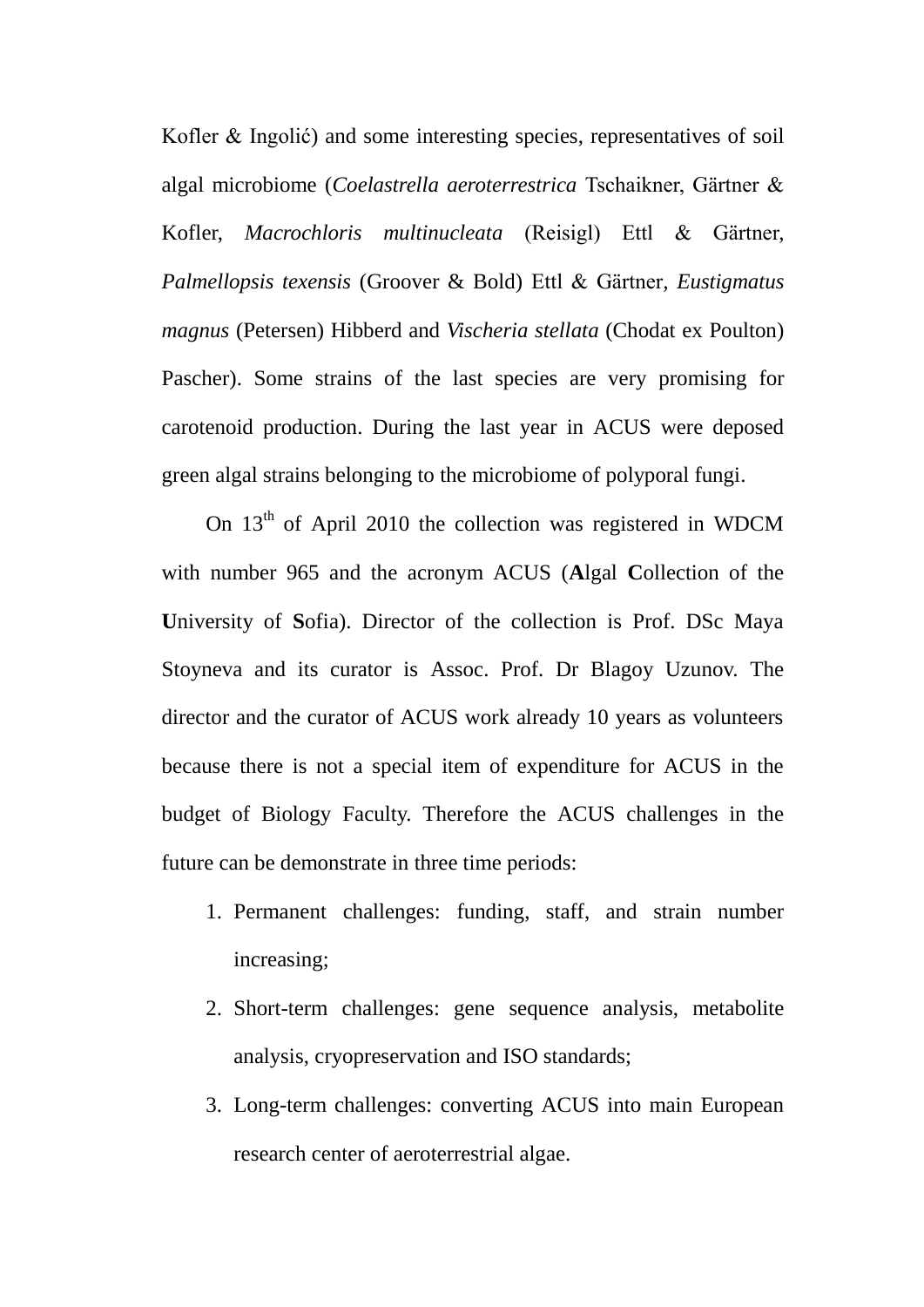## **Benefit from the training courses**

<span id="page-4-0"></span>The training course organized from WDCM provided many different and important for me and for the future of ACUS benefits. The main of them was the opportunity for contact network creation between all participants from 13 different countries who have similar work and challenges. Other significant benefit from the course was provided information for the: 1) existence of many diverse data basis which will be very useful in my work in the future; 2) method of work of the data basis; 3) opportunities for study, teaching and development provided by the Chinese Academy of Sciences.

#### **Suggestion on WDCM work**

<span id="page-4-1"></span>Actually the work of colleagues from the Institute of Microbiology of the Chinese Academy of Sciences regarding WDCM was very impressive for me. In the last 5 years they are really made a lot for the improvement of the data base and for the creation of the Global catalogue of microorganisms (GCM) and recently for the Analyzer of Bio-resource Citations (ABC). However I have some suggestion concerning GCM because the group of algal organisms looks neglected in the catalogue in comparison with other organisms (e.g. bacteria and fungi). The suggestions are as follow: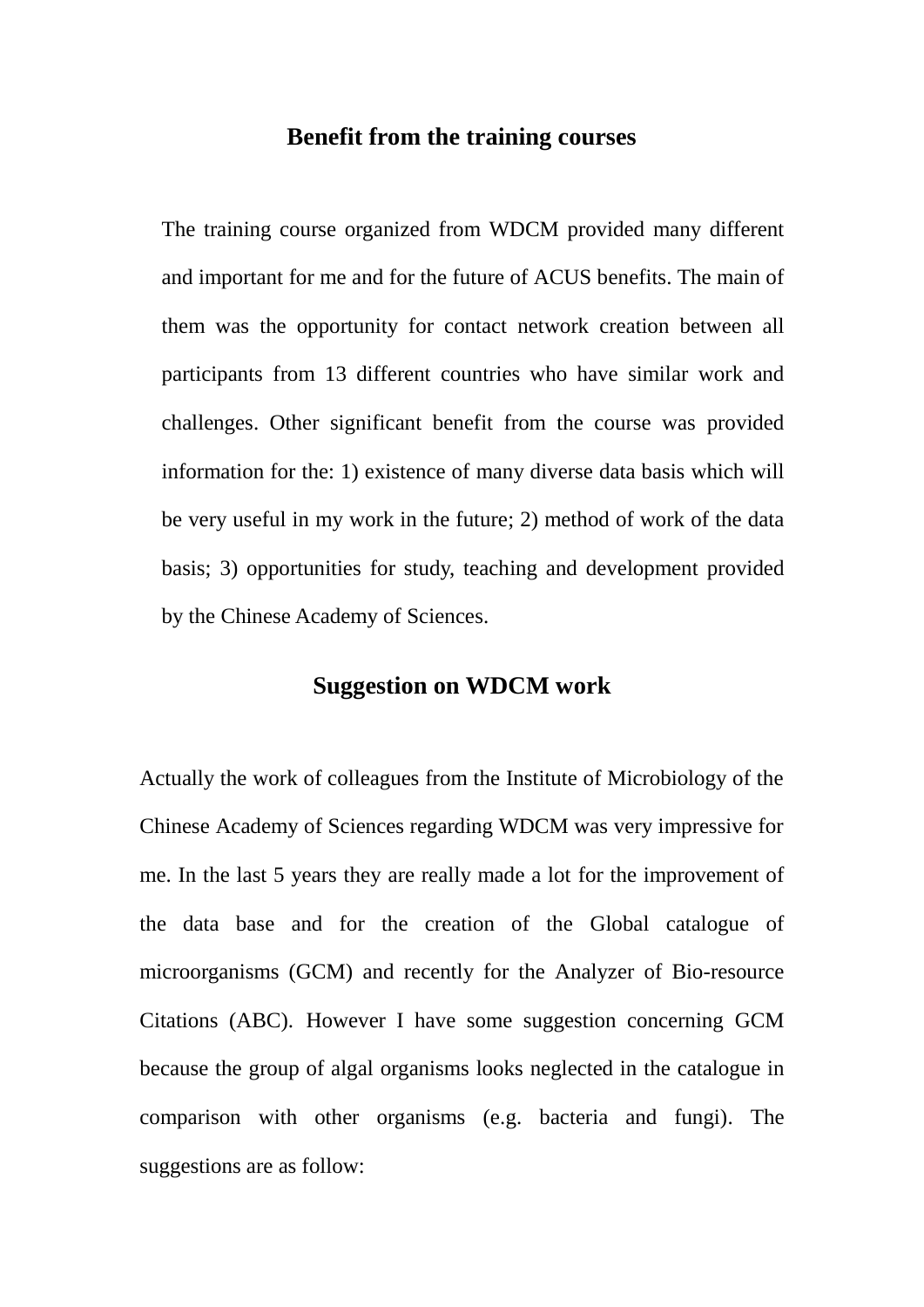- 1. In *Species tree viewer/Species Info* cyanoprokaryotes and algae are no included in the provided taxonomic tree. I should think that it will be very useful for the GCM users if you make a link to the taxonomic tree of *AlgaeBase* (http://www.algaebase.org/browse/taxonomy/). *AlgaeBase* is a widely accepted database of information on cyanoprokaryotes and algae that includes terrestrial, marine and freshwater organisms. *AlgaeBase* should be used also by name checking of the new provided cyanoprokaryotic and algal strains from the collections in GCM.
- 2. In *Species tree viewer/List by Isolation Sources* the information in the column *Microalgae* is not upgraded for the groups of soil and aerophytic algae (should by in row *air*). In this particular occasion the curator of ACUS (Reg. №965) provided such type of information for the collection, all strains of which are aeroterrestrial cyanoprokaryotes and algae.

## <span id="page-5-0"></span>**Comments or suggestion on the training courses**

The idea for the implementation of such type of training courses is very well accepted among all participants. My personal suggestions to the training course carried out in the period 15-30 October 2017 are as follow: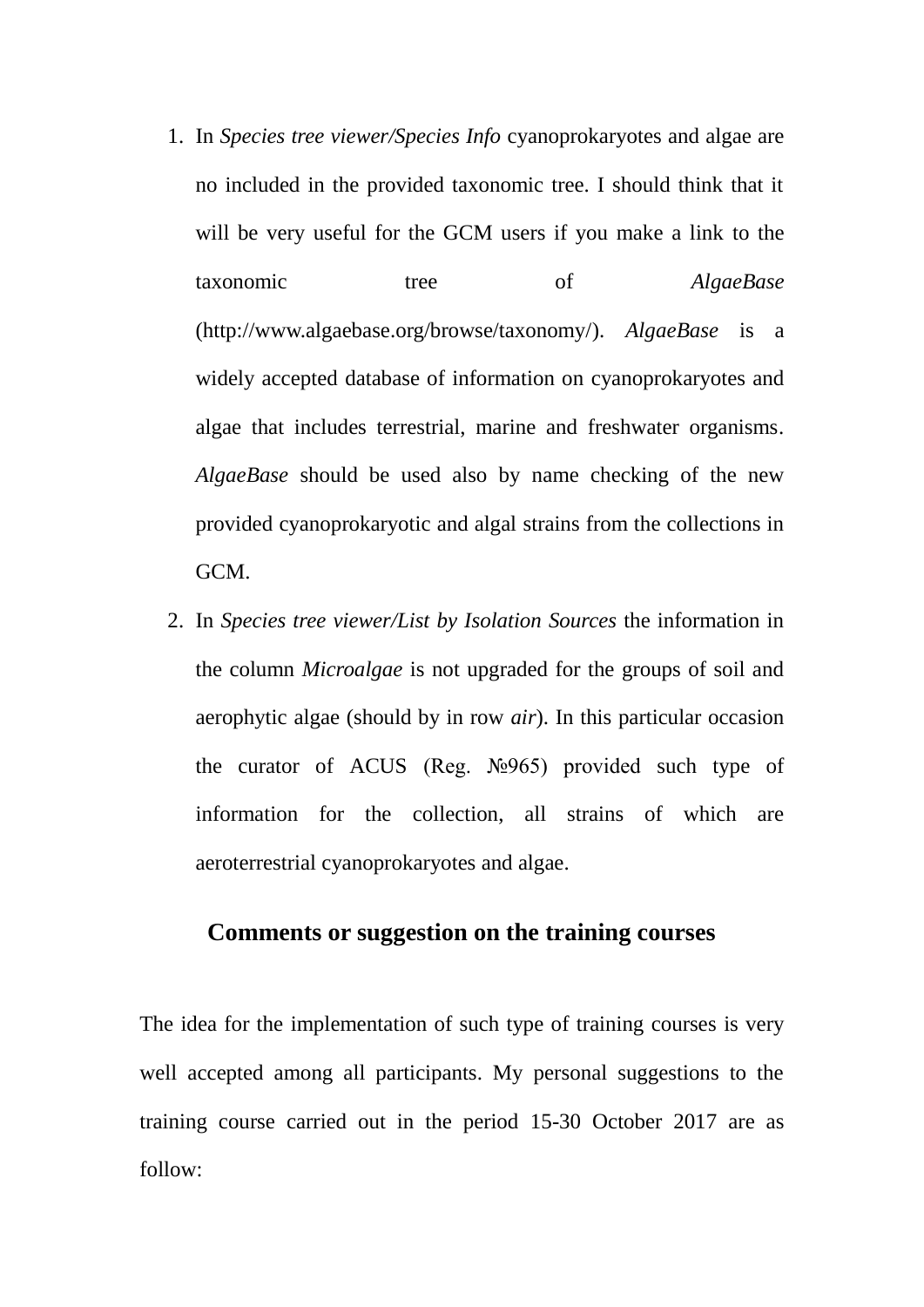1. Most important part of such courses for me is the practical experience. Actually during the course we had some problems with this part, regarding connection and inability to work with the proposed online data bases. For example we were unable to use Analyzer of Bio-resource Citations (so called ABC) because the data from most of the collections of course participants were not implemented in this base yet. Therefore I would like to propose for the future courses more laboratory work and work related to collection of the Institute of Microbiology. The Institute possesses many different and well equipment laboratories and using of their facilities would be a great advantage for all participants in the course. From the other hand the theoretical part of the course is also a good benefit for the trained when it is specialized for the needs of concrete person or collection. Personally for me, the overview provided by Dr. Lei Cai considered the global mycological databases going to be very helpful in my future work in the field of mycology. From the other side there was not even a single lecture related with algae. In spite of my main work with algae the visitation in biosafety level 3 laboratories in the Institute of Microbiology was very impressive.

2. Theoretical part of the course would be much more useful if opportunities provided by free e-learning platform Moodle (or other similar) are used. In this way all participants in the course should be enrolled in the e-based course/s related with WDCM and culture